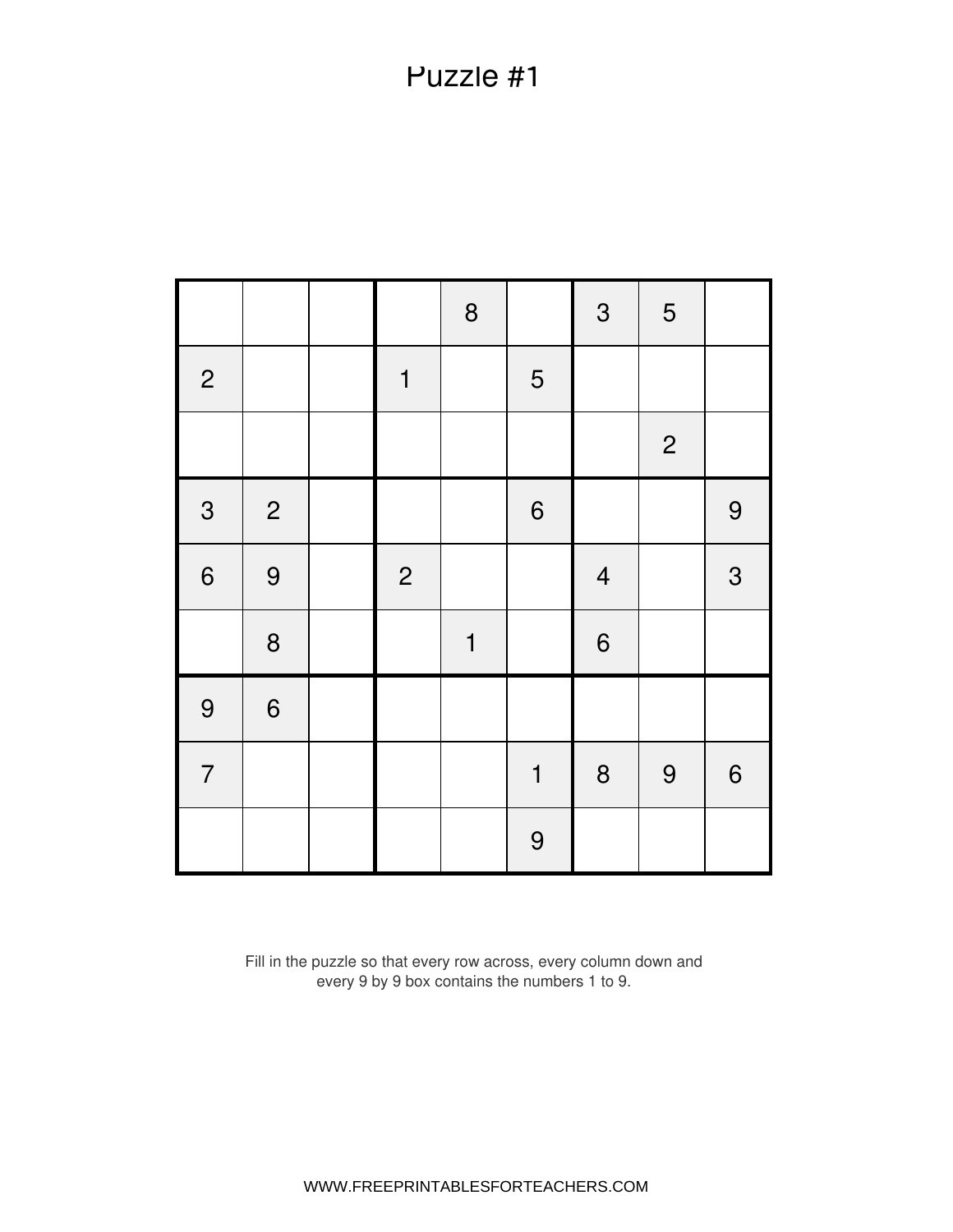|   |                | $\overline{2}$ | $\overline{4}$   |                |                  |                |                |                |
|---|----------------|----------------|------------------|----------------|------------------|----------------|----------------|----------------|
|   |                | $\overline{7}$ |                  |                |                  |                | $\mathfrak{S}$ | $\overline{4}$ |
|   | $\mathfrak{S}$ |                | $\overline{7}$   | 5              | $\overline{c}$   |                |                |                |
|   |                | 9              |                  |                | 8                |                |                | $6\phantom{a}$ |
| 5 |                |                | $\mathfrak{S}$   |                | $\overline{7}$   | 8              |                |                |
| 8 | $\overline{c}$ | $\mathfrak{S}$ | $\boldsymbol{6}$ |                |                  |                |                |                |
|   |                |                |                  | $\overline{7}$ | $\boldsymbol{6}$ |                | 5              |                |
|   | $\overline{7}$ | 5              | $\overline{c}$   |                |                  | $6\phantom{a}$ |                |                |
|   | $\overline{6}$ |                |                  |                |                  | $\overline{7}$ | $\mathbf 8$    |                |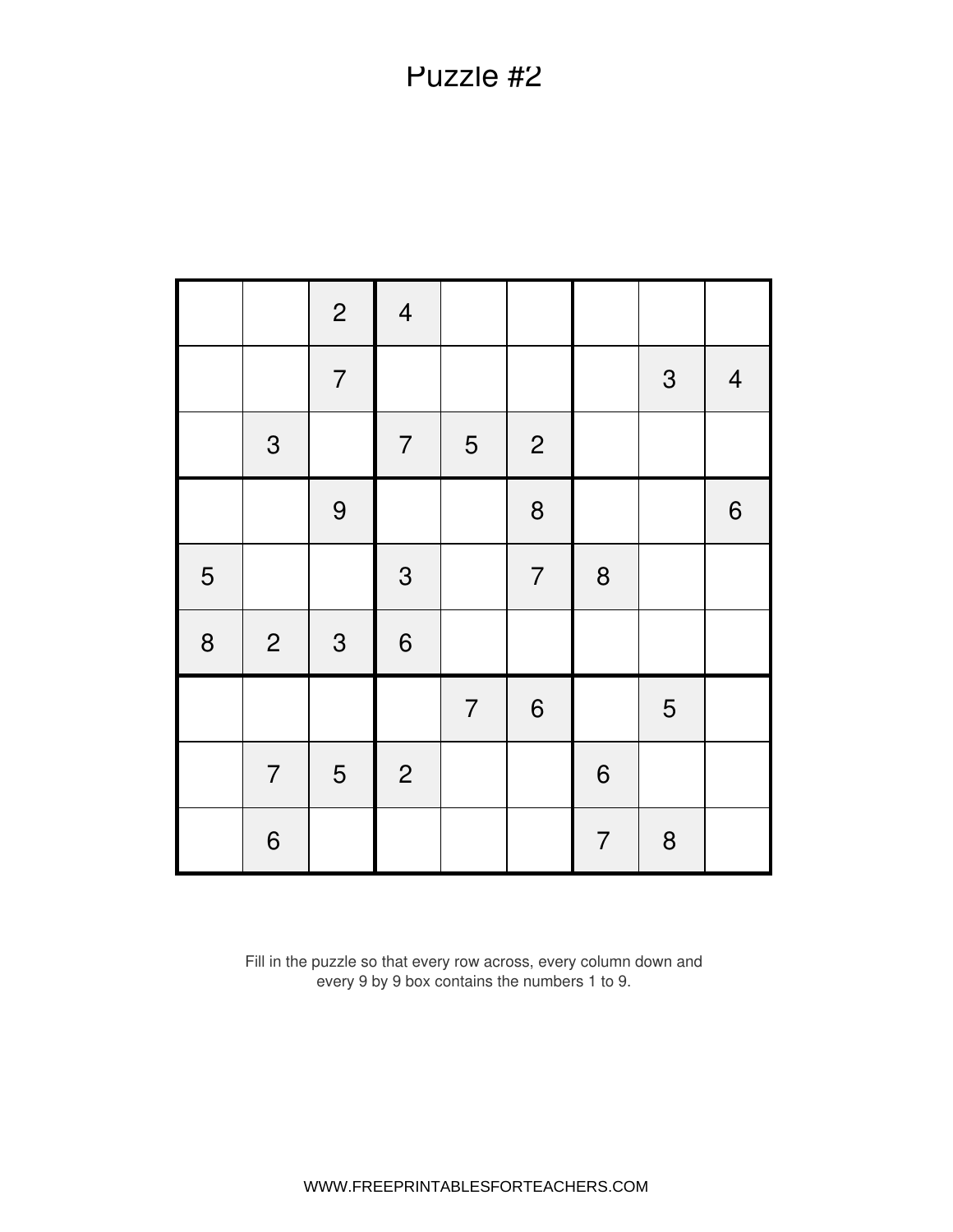|   |                | $\overline{4}$ | $\pmb{8}$      |                |                          |                |                |                |
|---|----------------|----------------|----------------|----------------|--------------------------|----------------|----------------|----------------|
|   |                | 5              |                |                |                          |                |                |                |
|   |                |                |                | 9              | $\overline{\mathcal{A}}$ |                | 6              | $\mathfrak{S}$ |
|   |                | 9              |                |                |                          | $\mathfrak{S}$ |                | $\overline{6}$ |
|   |                | 8              |                |                |                          | $\mathbf{1}$   | $\overline{7}$ |                |
|   |                | $\overline{7}$ |                | $\mathfrak{S}$ |                          |                |                | $\overline{c}$ |
| 9 |                |                | $\mathbf{3}$   |                | $\boldsymbol{6}$         | $\overline{c}$ | 5              | $\overline{4}$ |
|   | $\overline{2}$ | $6\phantom{a}$ |                | $\mathbf 1$    |                          |                |                |                |
|   |                |                | $\overline{4}$ | $\overline{7}$ |                          |                | $\mathbf 1$    | 9              |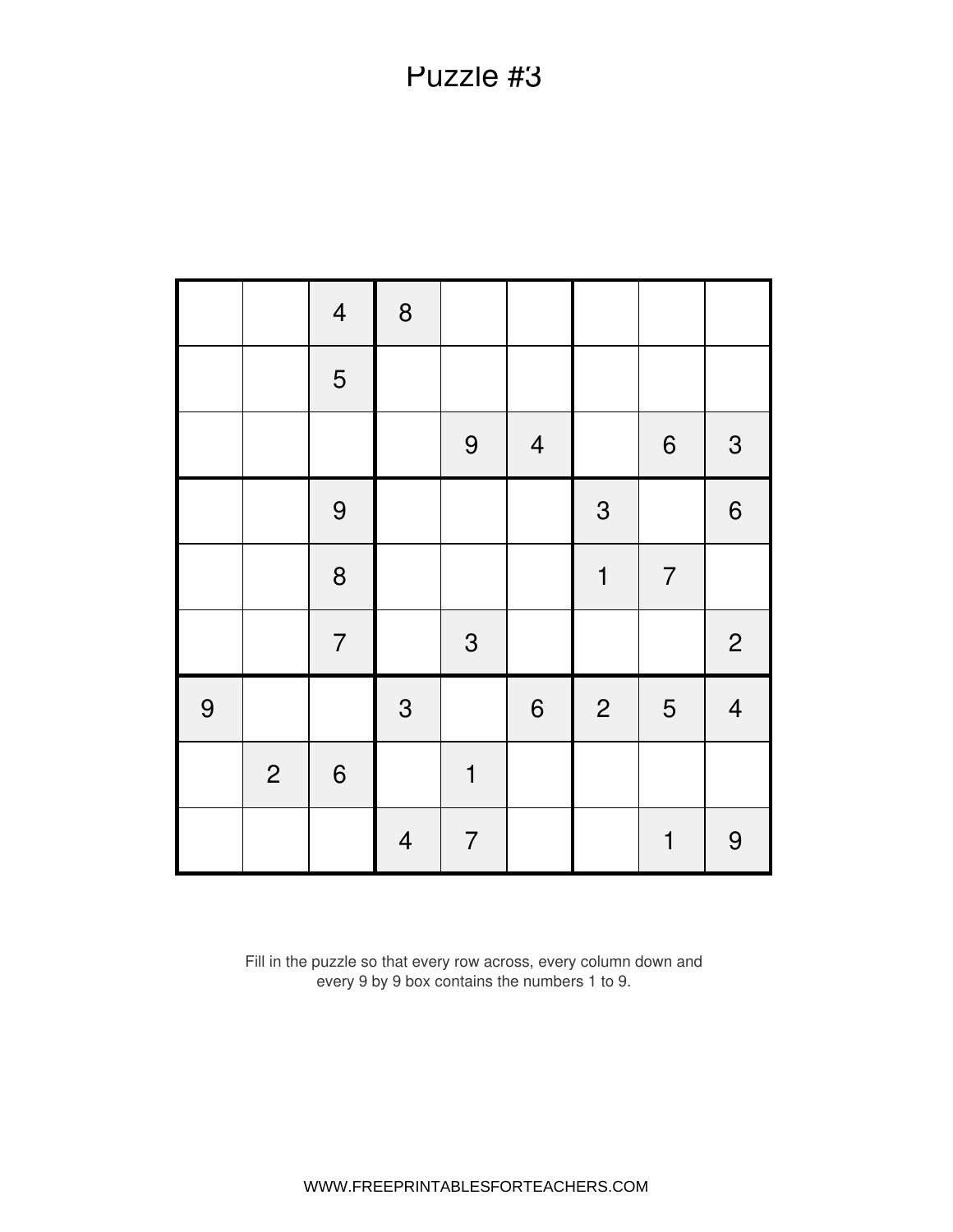|                | $\mathbf 1$    |                  |                | $\bf 8$        |                |                  |                  |                |
|----------------|----------------|------------------|----------------|----------------|----------------|------------------|------------------|----------------|
| $\overline{6}$ |                |                  |                | $\mathfrak{S}$ |                |                  |                  |                |
|                |                |                  |                |                | $\overline{5}$ |                  | $\boldsymbol{6}$ |                |
|                |                | $\boldsymbol{6}$ |                |                |                | $\overline{9}$   |                  |                |
|                |                |                  |                |                |                | $\boldsymbol{6}$ | $\overline{7}$   | 8              |
|                | $\overline{7}$ | 5                |                | 9              |                |                  |                  | $\mathbf{2}$   |
|                | 3              | 8                |                |                | $\overline{2}$ |                  |                  | $6\phantom{a}$ |
| 9              |                | $\overline{4}$   |                |                |                | $\boldsymbol{8}$ |                  |                |
|                | 5              |                  | $\overline{7}$ |                |                |                  |                  |                |